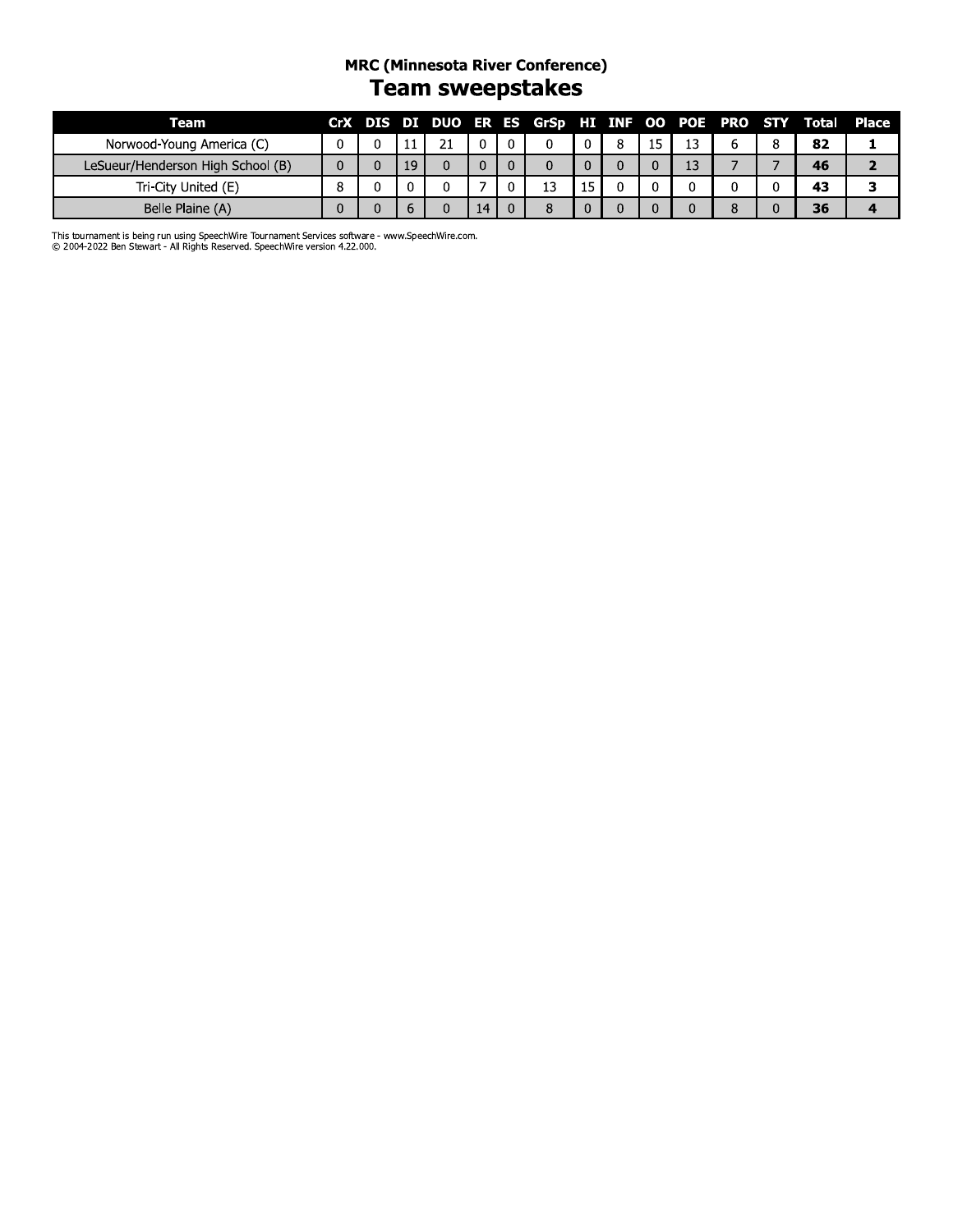# MRC (Minnesota River Conference)<br>Creative Expression

| <b>Code</b>      | Team        | Competitor(s)     |      | Prelims |      | Rank         | Recips | Head to | Opp. Avg. | <b>Prelim</b> |
|------------------|-------------|-------------------|------|---------|------|--------------|--------|---------|-----------|---------------|
|                  |             |                   |      |         |      | <b>total</b> |        | head    | Rank'     | result        |
| <u>r</u> .<br>-- | City United | Meadows<br>Dakota | (96) | (97)    | (98) |              | 3.00   |         | 0.000000  |               |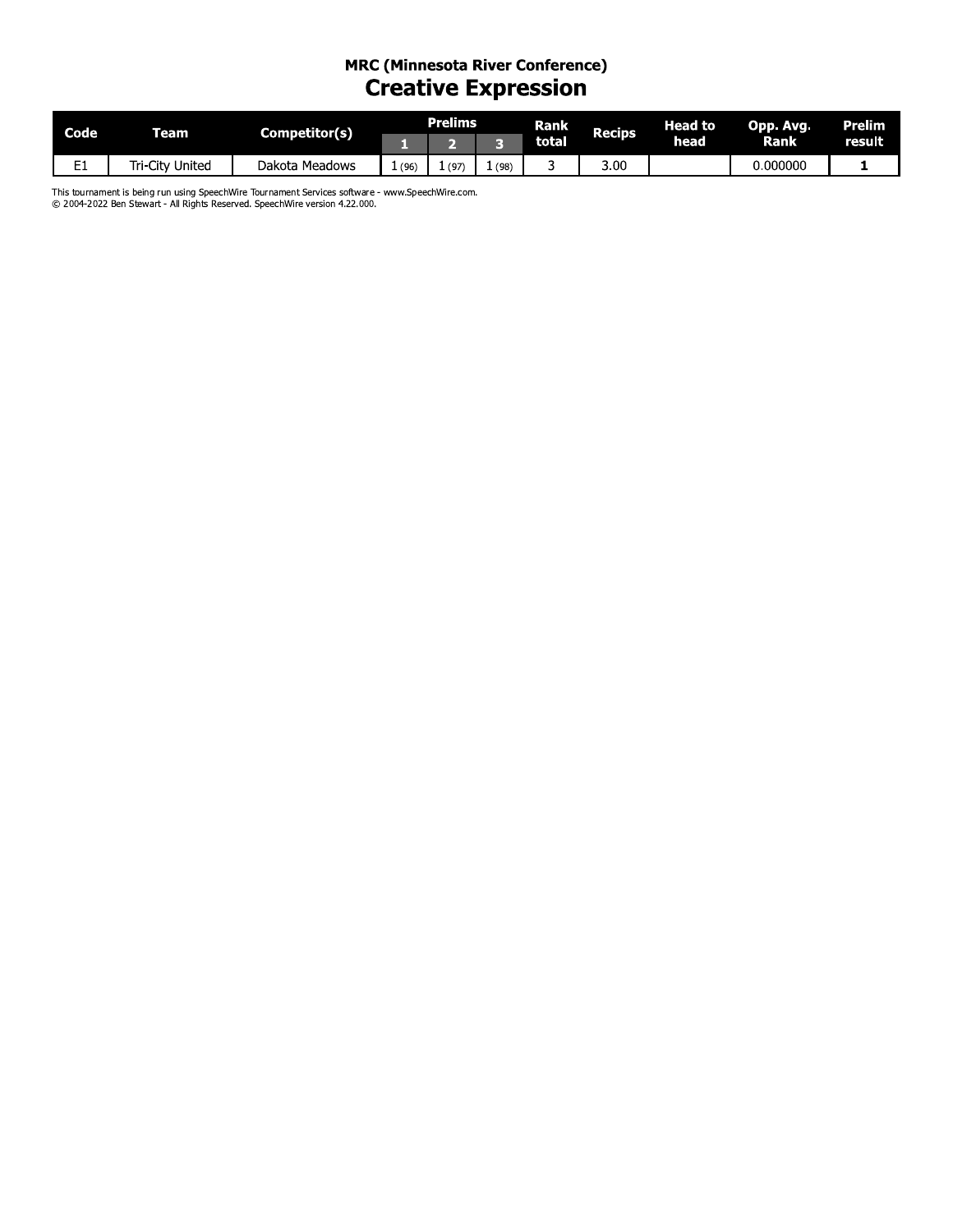## mrC (Minnesota River Conference) **Dramatic Interpretation**

| Code           | <b>Team</b>                   | Competitor(s)     |       | <b>Prelims</b> |       | Rank           | <b>Recips</b> | <b>Head to</b> | Opp. Avg. | Prelim         |
|----------------|-------------------------------|-------------------|-------|----------------|-------|----------------|---------------|----------------|-----------|----------------|
|                |                               |                   | п     | 2              | 3     | total          |               | head           | Rank      | result         |
| A1             | <b>Belle Plaine</b>           | Merrik Giesen     | 2(95) | 2(95)          | 2(97) | 6.             | 1.50          |                | 2.740741  | 3              |
| <b>B1</b>      | LeSueur/Henderson High School | McKinlee Cherp    | 1(97) | 2(98)          | 1(98) | $\overline{4}$ | 2.50          |                | 2.888889  | 1              |
| <b>B2</b>      | LeSueur/Henderson High School | Melanie Smykalski | 1(96) | 3(96)          | 4(95) | 8              | 1.58          |                | 2.444444  | 5              |
| B <sub>3</sub> | LeSueur/Henderson High School | gabby davidson    | 2(95) | 1(96)          | 1(98) | $\overline{4}$ | 2.50          | 2              | 2.814815  | $\overline{2}$ |
| C1             | Norwood-Young America         | Callie Buckentin  | 3(94) | 4(94)          | 4(93) | 11             | 0.83          |                | 2.111111  | 8              |
| C <sub>2</sub> | Norwood-Young America         | Joe Docken        | 4(93) | 1(99)          | 2(97) | $\overline{7}$ | 1.75          |                | 2.555556  | 4              |
| C <sub>3</sub> | Norwood-Young America         | Kira Weverka      | 4(93) | 3(94)          | 3(96) | 10             | 0.92          | 6              | 2.148148  | 6              |
| C <sub>4</sub> | Norwood-Young America         | Kailey Twiest     |       | 3(94) 4(93)    | 3(95) | 10             | 0.92          |                | 2.296296  | $\overline{ }$ |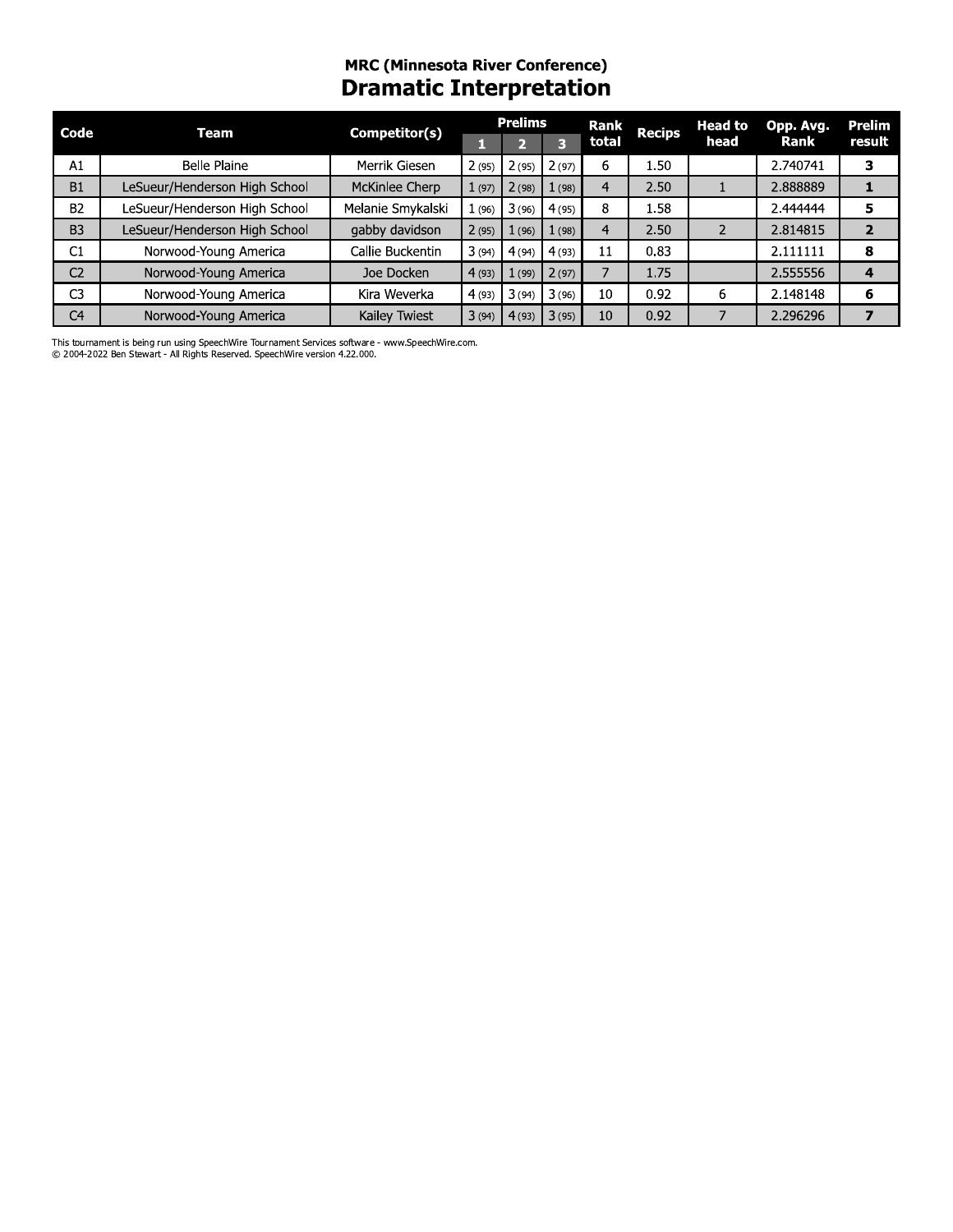### mrC (Minnesota River Conference) **Duo Interpretation**

| Code           | Team                  | Competitor(s)                        | <b>Prelims</b> |                         | Rank  | <b>Recips</b> | <b>Head to</b> | Opp. Avg.   | <b>Prelim</b> |
|----------------|-----------------------|--------------------------------------|----------------|-------------------------|-------|---------------|----------------|-------------|---------------|
|                |                       |                                      |                | E                       | total |               | head           | <b>Rank</b> | result        |
| C1             | Norwood-Young America | Joe Docken and Avery Lueck           |                | $1(95)$ $1(97)$ $2(97)$ | 4     | 2.50          |                | 2.333333    | ı             |
| C <sub>3</sub> | Norwood-Young America | Carson Mellingen and Kailey Twiest   |                | $3(91)$ $3(88)$ $3(95)$ | 9     | 1.00          |                | 1.500000    | 3             |
| C <sub>4</sub> | Norwood-Young America | Bailey Vanderlinden and Peyton Tietz |                | $2(93)$ $2(96)$ $1(98)$ | 5.    | 2.00          |                | 2.166667    | 2             |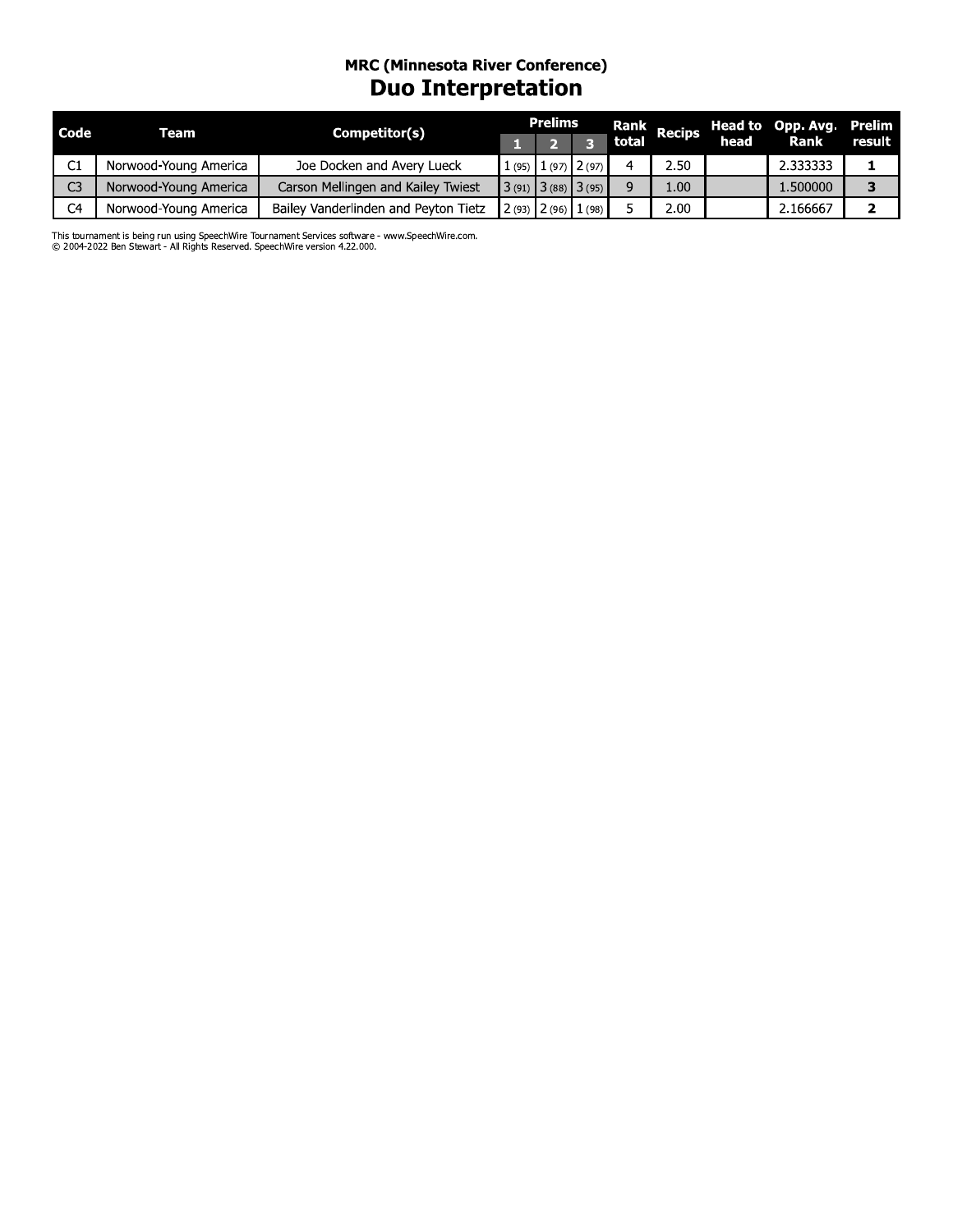## mrC (Minnesota River Conference) **Extemporaneous Reading**

| Code | Team            | Competitor(s)    |       | <b>Prelims</b> |       | <b>Rank</b> | <b>Recips</b> | Head to | Opp. Avg.   | Prelim |
|------|-----------------|------------------|-------|----------------|-------|-------------|---------------|---------|-------------|--------|
|      |                 |                  | r.    | $\overline{2}$ | 3     | total       |               | head    | <b>Rank</b> | result |
| A1   | Belle Plaine    | Kamryn Stier     | 1(98) | 3(96)          | 2(98) | 6           | 1.83          |         | 2.000000    |        |
| A2   | Belle Plaine    | Caroline Service | 3(95) | 2(97)          | 1(99) | 6           | 1.83          |         | 2.000000    |        |
| E1   | Tri-City United | Savanah Chapel   | 2(97) | 1(98)          | 3(97) | 6           | 1.83          |         | 2.000000    |        |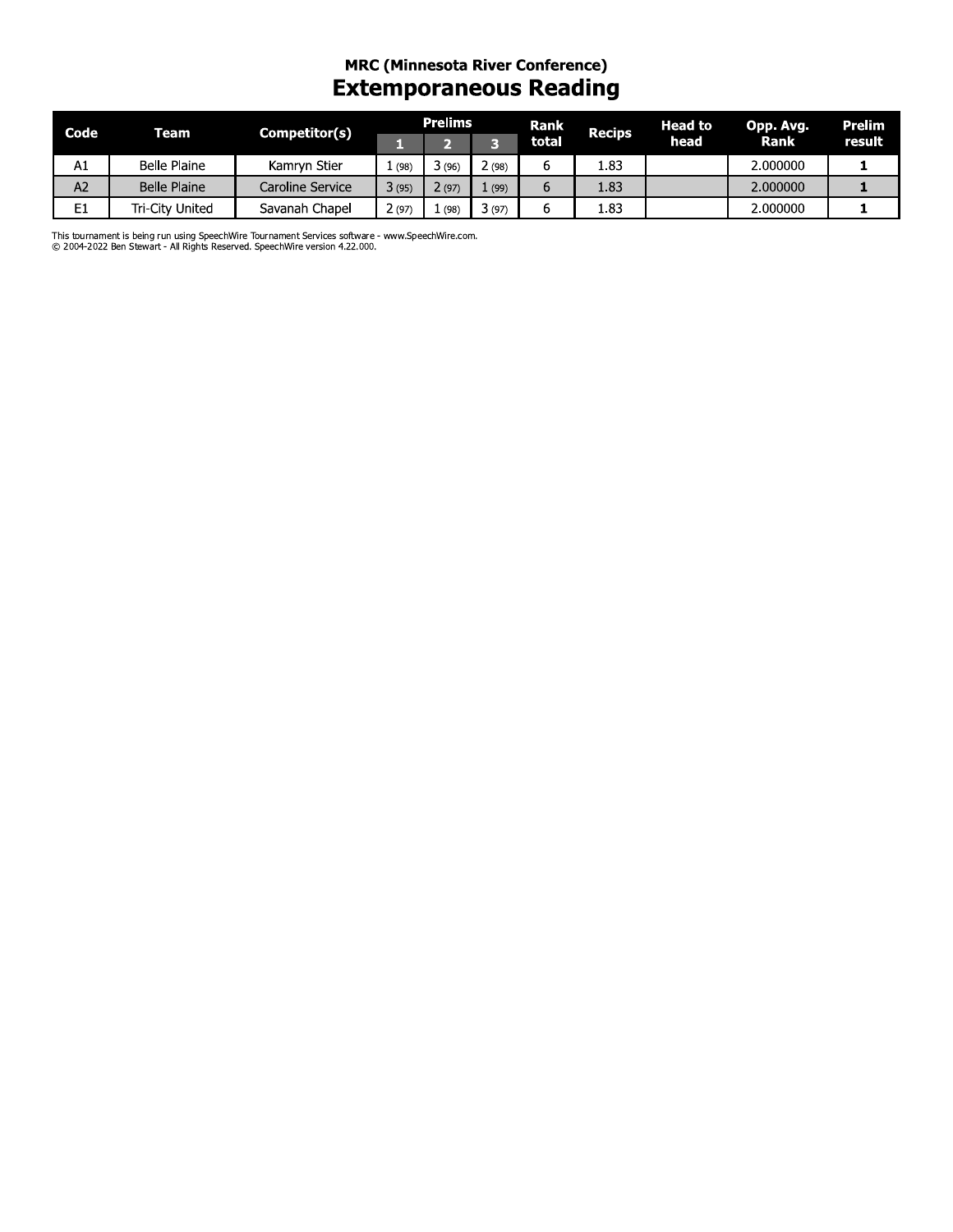#### mrC (Minnesota River Conference) **Great Speeches**

| Code | Team                   | Competitor(s)  |       | <b>Prelims</b>          |       | Rank  | <b>Recips</b> | <b>Head to</b> | Opp. Avg. | Prelim |
|------|------------------------|----------------|-------|-------------------------|-------|-------|---------------|----------------|-----------|--------|
|      |                        |                | . .   | $\overline{\mathbf{2}}$ | 3     | total |               | head           | Rank      | result |
| A1   | Belle Plaine           | Hannah Woelfel | 1(99) | 1(98)                   | 1(98) | 3     | 3.00          |                | 2.500000  |        |
| E1   | <b>Tri-City United</b> | Xiani Medina   | 3(95) | 3(94)                   | 3(96) | 9     | 1.00          |                | 1.500000  | 3      |
| E2   | Tri-City United        | Lily Capaul    | 2(97) | 2(95)                   | 2(97) | b     | 1.50          |                | 2.000000  | 2      |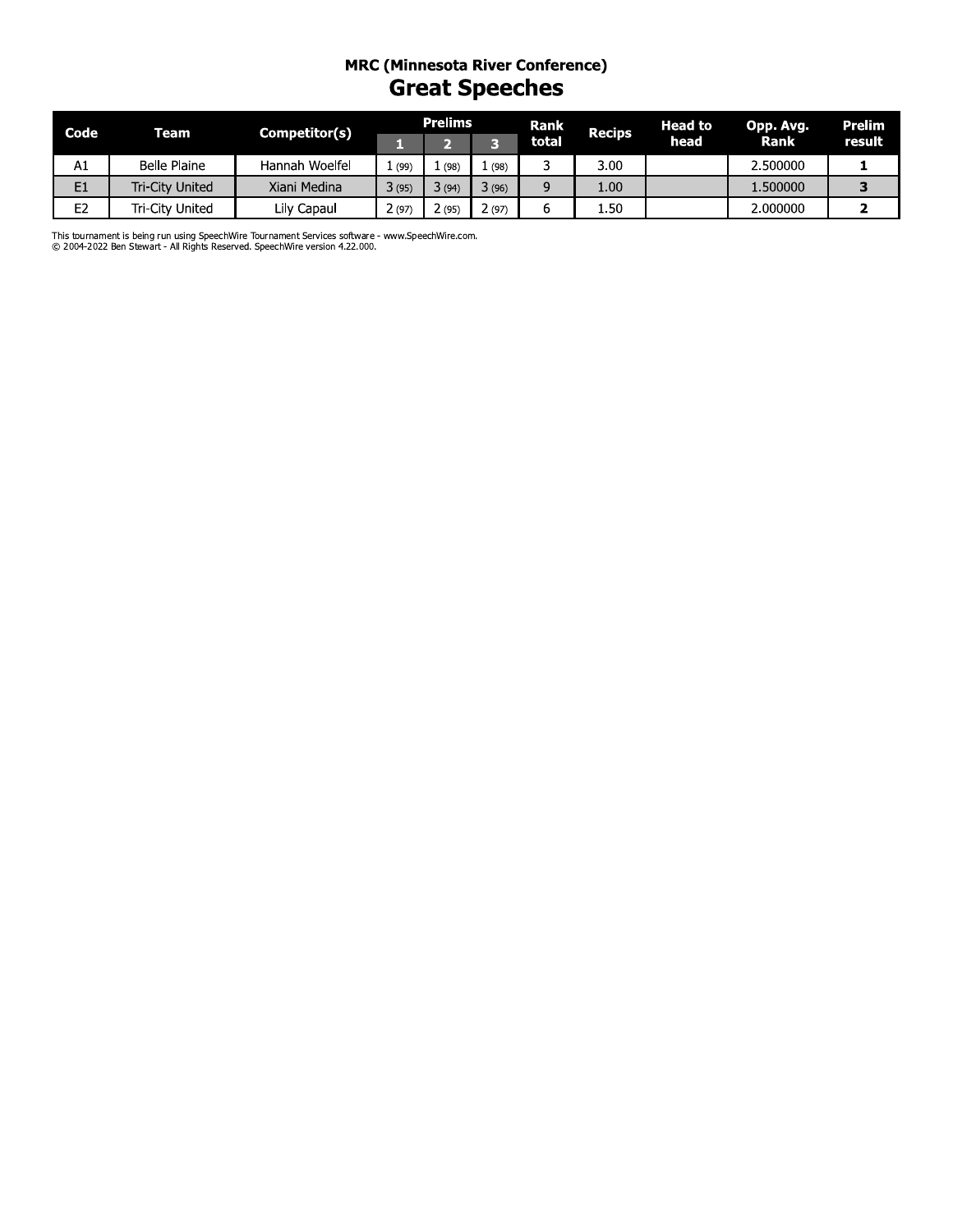#### **MRC (Minnesota River Conference) Humorous Interpretation**

| Code           | <b>Team</b>            | Competitor(s)   |       | <b>Prelims</b> |        | <b>Rank</b> | <b>Recips</b> | <b>Head to</b> | Opp. Avg. | <b>Prelim</b> |
|----------------|------------------------|-----------------|-------|----------------|--------|-------------|---------------|----------------|-----------|---------------|
|                |                        |                 |       |                |        | total       |               | head           | Rank      | result        |
| E.<br>노        | Tri-Citv United        | Jarret Sladek   | (96)  | 2 (96          | 2 (97) |             | 2.00          |                | 1.333333  |               |
| E <sub>2</sub> | <b>Tri-City United</b> | Haley Wasiloski | 2(95) | (97)           | (98)   |             | 2.50          |                | 1.666667  |               |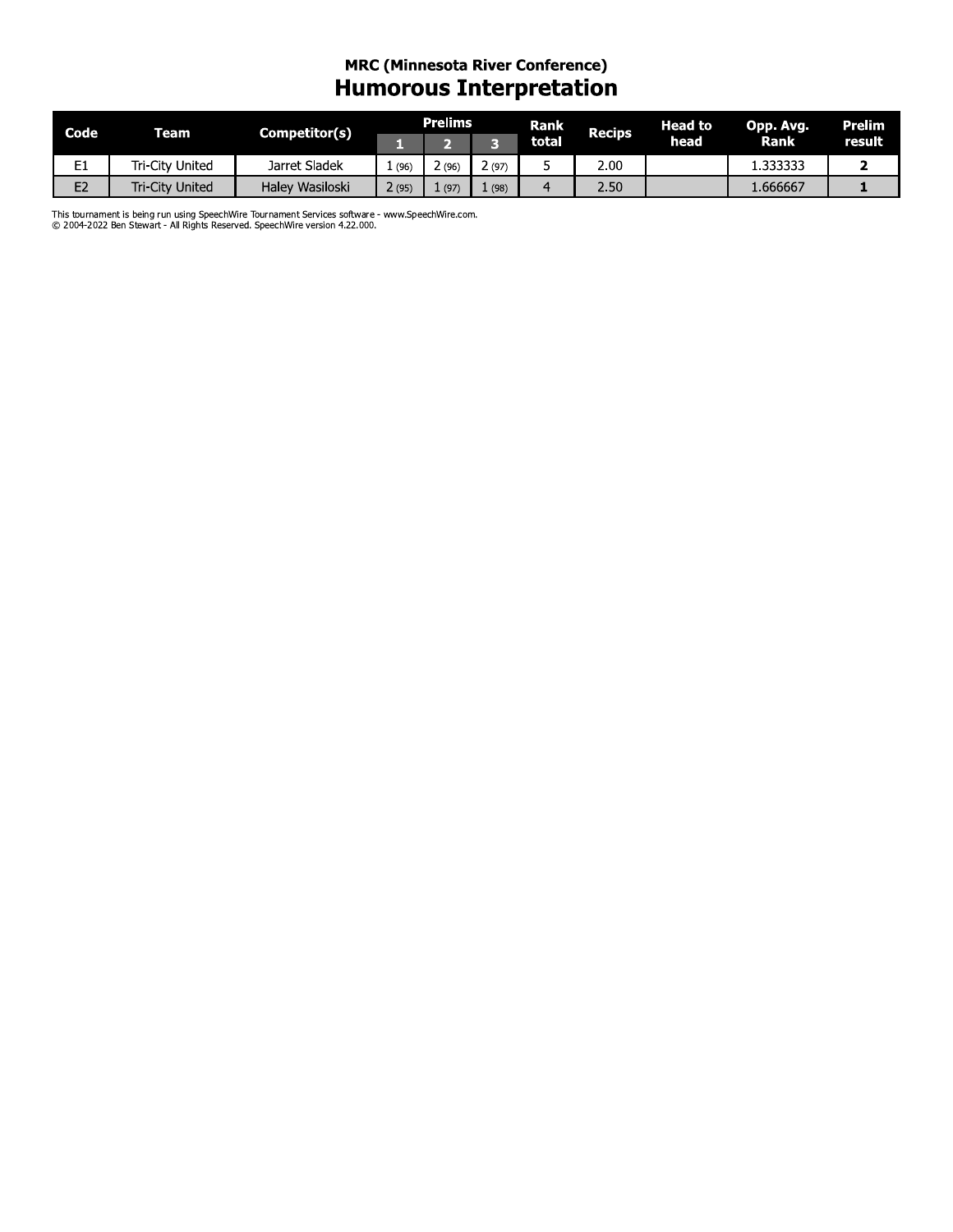# MRC (Minnesota River Conference)<br>Informative Speaking

| Code   | ream                     | Competitor(s)        |      | Prelims |      | Rank  | <b>Recips</b> | Head to | Opp. Avg. | Prelim |
|--------|--------------------------|----------------------|------|---------|------|-------|---------------|---------|-----------|--------|
|        |                          |                      |      |         |      | total |               | head    | Rank l    | result |
| ~<br>ີ | Norwood-Young<br>America | Sandeen د<br>Rebecca | (90) | (97)    | (88) |       | 3.00          |         | 0.000000  |        |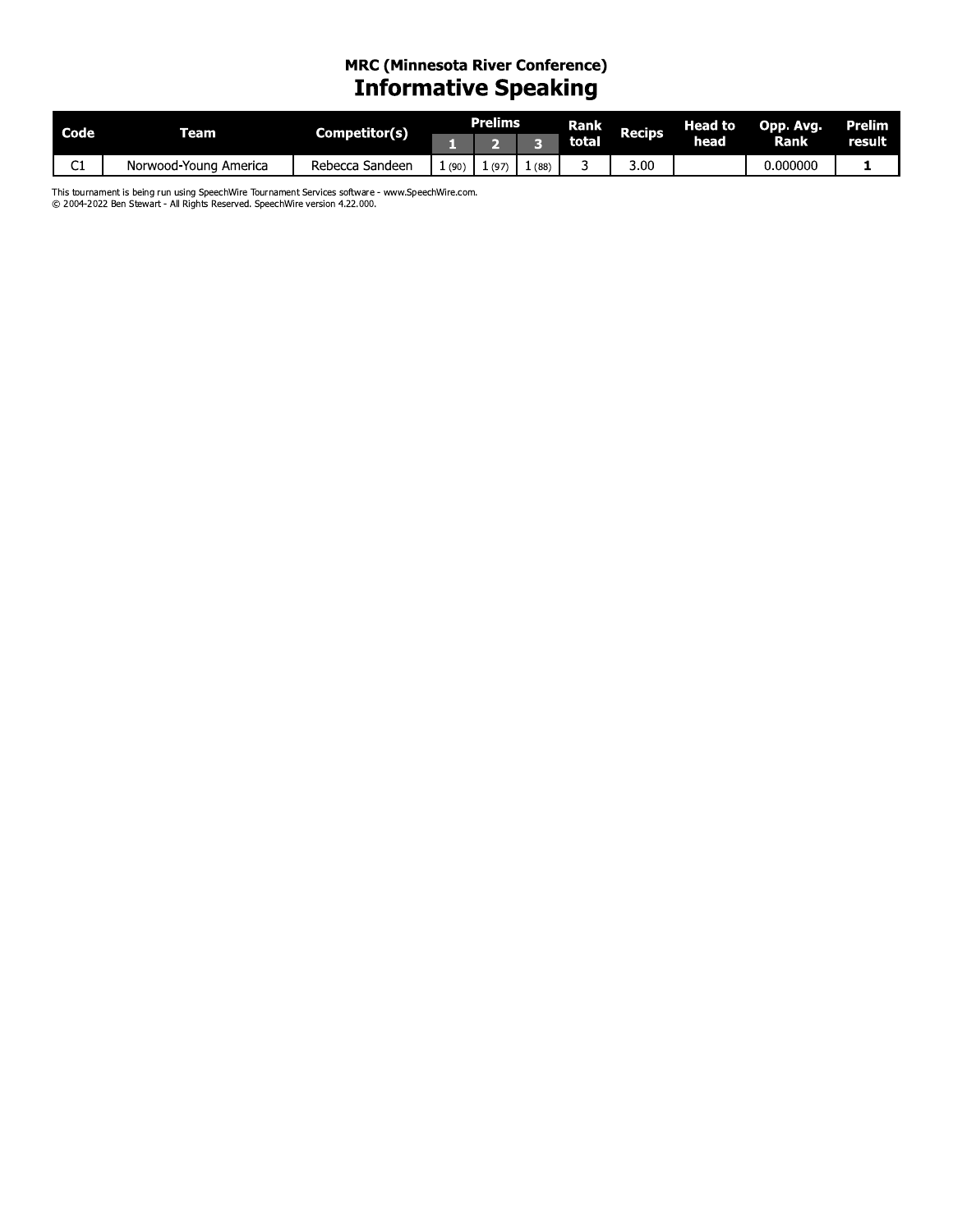### mrC (Minnesota River Conference) Original Oratory

| Code           | Team                                                                                             | Competitor(s)   |       | <b>Prelims</b> |       | Rank           | <b>Recips</b> | <b>Head to</b> | Opp. Avg. | <b>Prelim</b> |
|----------------|--------------------------------------------------------------------------------------------------|-----------------|-------|----------------|-------|----------------|---------------|----------------|-----------|---------------|
|                |                                                                                                  |                 | н,    | $\overline{2}$ | 3     | total          |               | head           | Rank      | result        |
| C1             | Norwood-Young America                                                                            | Jackson VanHorn | 2(93) | 2(97)          | 1(95) | 5              | 2.00          |                | 1.333333  | $\mathbf{2}$  |
| C <sub>2</sub> | Norwood-Young America                                                                            | Tenley Read     | 1(94) | 1(98)          | 2(90) | $\overline{4}$ | 2.50          |                | 1.666667  | ı             |
|                | This tournament is being run using SpeechWire Tournament Services software - www.SpeechWire.com. |                 |       |                |       |                |               |                |           |               |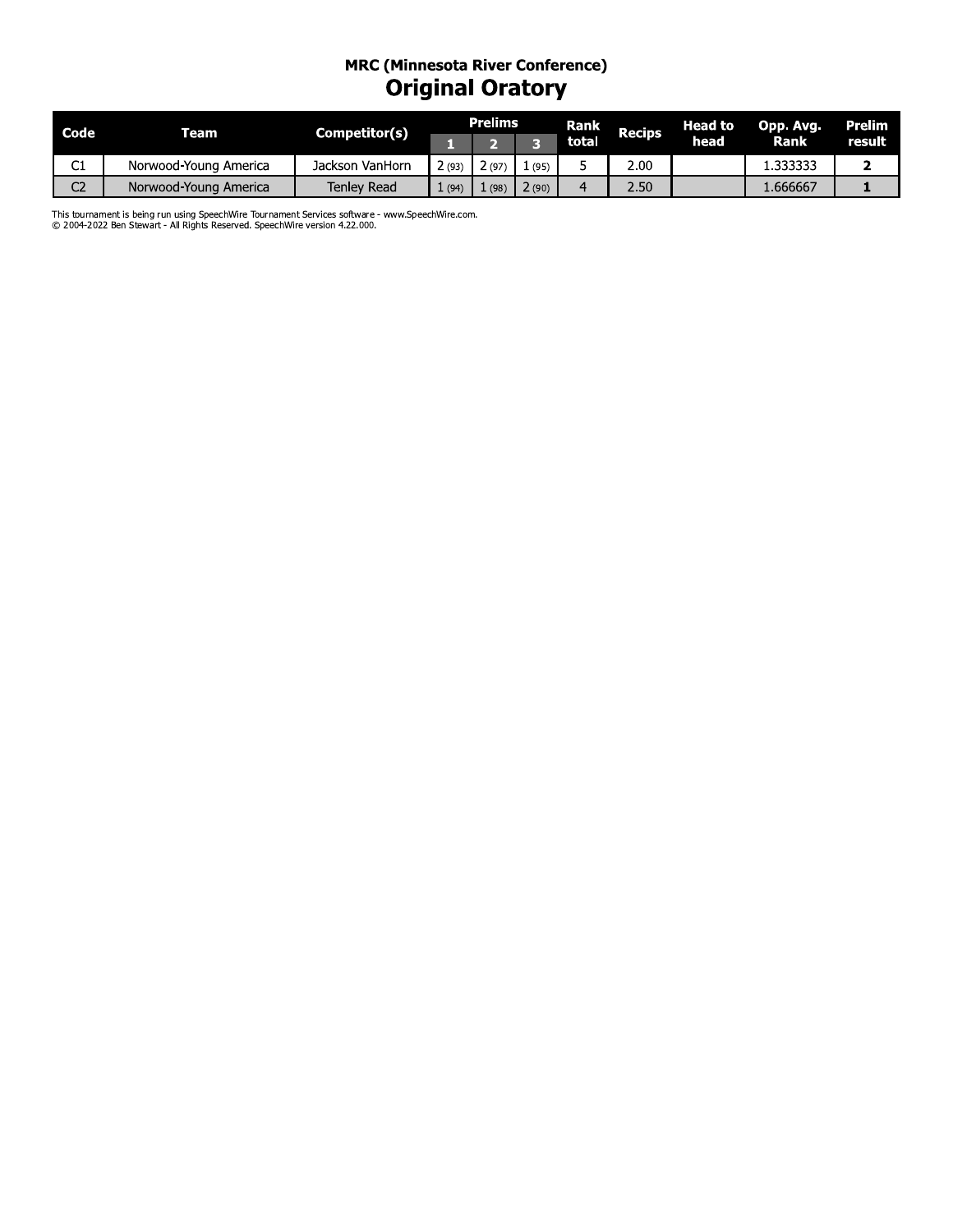## MRC (Minnesota River Conference)<br> **Poetry Reading**

| Code           | Team                          | Competitor(s)    |       | <b>Prelims</b> |       | <b>Rank</b> | <b>Recips</b> | <b>Head to</b> | Opp. Avg. | Prelim |
|----------------|-------------------------------|------------------|-------|----------------|-------|-------------|---------------|----------------|-----------|--------|
|                |                               |                  |       |                |       | total       |               | head           | Rank      | result |
| <b>B1</b>      | LeSueur/Henderson High School | Abreeana Reasor  | (97)  | 13(97)         | 3(95) |             | 1.67          |                | 2.555556  |        |
| B <sub>2</sub> | LeSueur/Henderson High School | Kaylee Smykalski | 2(96) | 2(98)          | 4(94) |             | 1.25          |                | 2.444444  |        |
| C1             | Norwood-Young America         | Peyton Tietz     | 3(94) | 4(96)          | 2(96) |             | 1.08          |                | 2.333333  |        |
| C <sub>2</sub> | Norwood-Young America         | Avery Lueck      | 4(93) |                | (98)  | 6           | 2.25          |                | 2.666667  |        |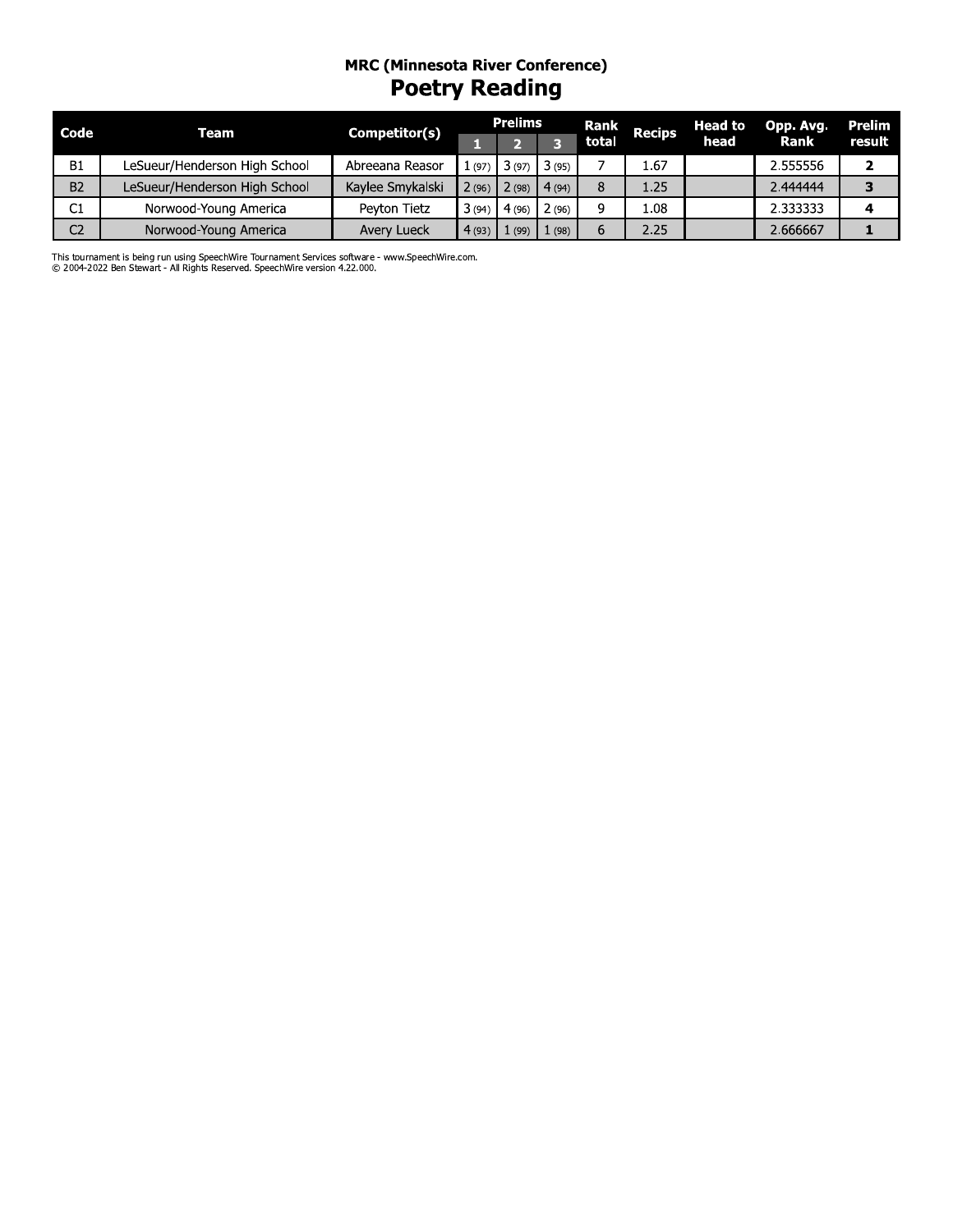# MRC (Minnesota River Conference)<br>Prose Reading

| Code | Team                          | Competitor(s)   |       | <b>Prelims</b> |        | Rank  | <b>Recips</b> | <b>Head to</b> | Opp. Avg. | Prelim |
|------|-------------------------------|-----------------|-------|----------------|--------|-------|---------------|----------------|-----------|--------|
|      |                               |                 |       |                |        | total |               | head           | Rank      | result |
| A1   | Belle Plaine                  | Ava Remus       | (98)  | (98)           | L (97) |       | 3.00          |                | 2.500000  |        |
| B1   | LeSueur/Henderson High School | Alexandra Olson | 2(95) | 2(96)          | 2(95)  |       | $4.50^{+}$    |                | 2.000000  |        |
| C1   | Norwood-Young America         | Chloe Knopik    | 3(90) | } (94`         | 3(93)  |       | .00           |                | .500000   |        |